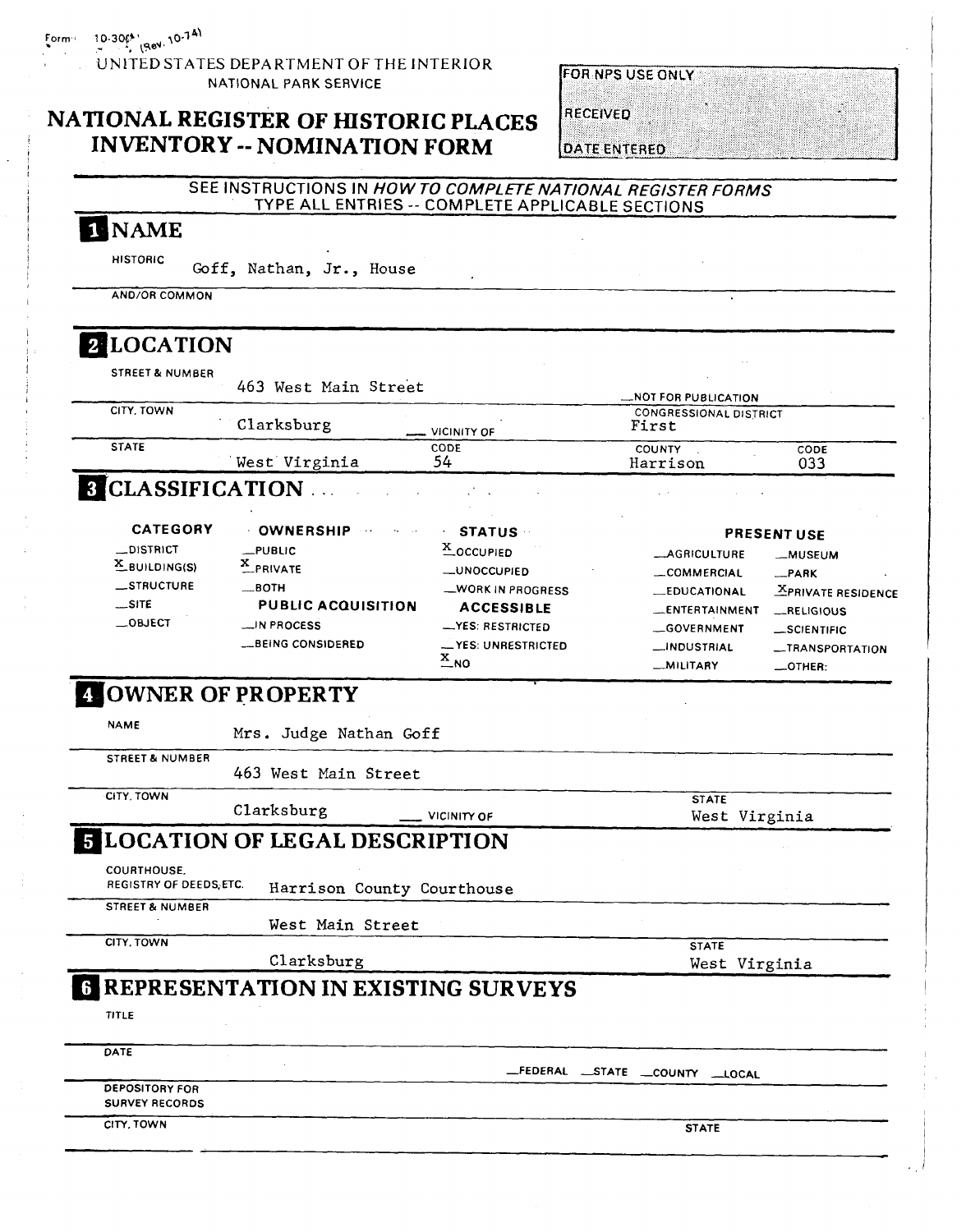# **E-DESCRIPTION**

|               | <b>CONDITION</b>     | <b>CHECK ONE</b> | <b>CHECK ONE</b>  |      |
|---------------|----------------------|------------------|-------------------|------|
| $X$ EXCELLENT | <b>LOETERIORATED</b> | __UNALTERED      | $X$ ORIGINAL SITE |      |
| $\equiv$ GOOD | $\_RUINS$            | <b>XALTERED</b>  | $-MOVED$          | DATE |
| _FAIR         | <b>LLUNEXPOSED</b>   |                  |                   |      |

#### **DESCRIBE THE PRESENT AND ORIGINAL (IF KNOWN) PHYSICAL APPEARANCE**

The Goff property sits like an oasis in the city of Clarksburg, an old house surrounded by an office building, fire station and parking lot. An ornate iron fence with two gates encircles the lot and its several buildings. A concrete walk leads through one of these openings to the front porch, while a driveway leads along the eastern edge of the property to a collapsed carriage house near the southeast corner through the other, a large, double gate at the northeast. The three-story brick house is situated near the western edge of the lot and has a large yard on the eastern side. A few sizable trees are dispersed over the property, and there are rhododendron and other shrubs around the house. To the rear of the main dwelling stands a two-story brick building which was used at one time as a servants' quarters.

Nathan Goff's house is a high brick structure with mansard roof, giving the appearance of the French Second Empire style of architecture with several features which may be related to the Queen Anne. The two-story brick walls are broken in numerous places by bays and projections, some of which are two stories while others are only one. A projection on the front elevation, to the west of the porch, is three stories tall, including mansard roof and dormer.

The red brick walls are laid in a common bond. Double horizontal bands (made up of two courses of dark, almost black, bricks separated by a course of red brick) encircle the house at four different levels. The first set is located about two feet above the bottom of the first-story windows, and the second is one course above the lintels on these windows. On the second floor the bands are one course above both the stone sills and lintels.

The slate-covered mansard roof is broken on all sides by dormers which are capped with steep gabled roofs which have decorative woodwork in their peaks. **An**  interesting feature of the rear elevation are the two small dormers located between the three major dormers and set back near the top of the first slope of the mansard roof. The windows in the dormers contain a small, one-over-one, sash toward the front of the house, while those nearer the rear have two lights in each sash. All dormer openings have dressed sandstone lintels and sills. The slope of the mansard roof is broken about two feet from the cornice by a rain gutter which is drained by down-pipes located at the sides of the house. Four wide, ornate brick chimneys project from the corners at the front of the building and near the center of the roof.

Windows on the first floor are about twelve feet high, and those on the second level are roughly ten feet high. Openings over the front and side porches contain stained-glass sash. All windows have dressed sandstone label moldings and sills.

Decorative woodwork and brackets make up the cornice. The flat-roofed front porch also has decorative scroll brackets under its eaves and is supported by two square brick pillars topped by a cut-sandstone capital. The porch floor and steps are constructed of cut-sandstone blocks, as in the foundation of the house.

A full basement underlies the building. The first floor contains five large rooms with ceilings between thirteen and fourteen feet high. The window wells house folding interior wooden shutters. When the building was constructed, the second floor included four large bedrooms and two baths, one of which was a private one for *Mr.* Goff, while the third floor was devoted to servants' quarters, with space for ironing and drying clothes and a large water tank which supplied the baths and water closets.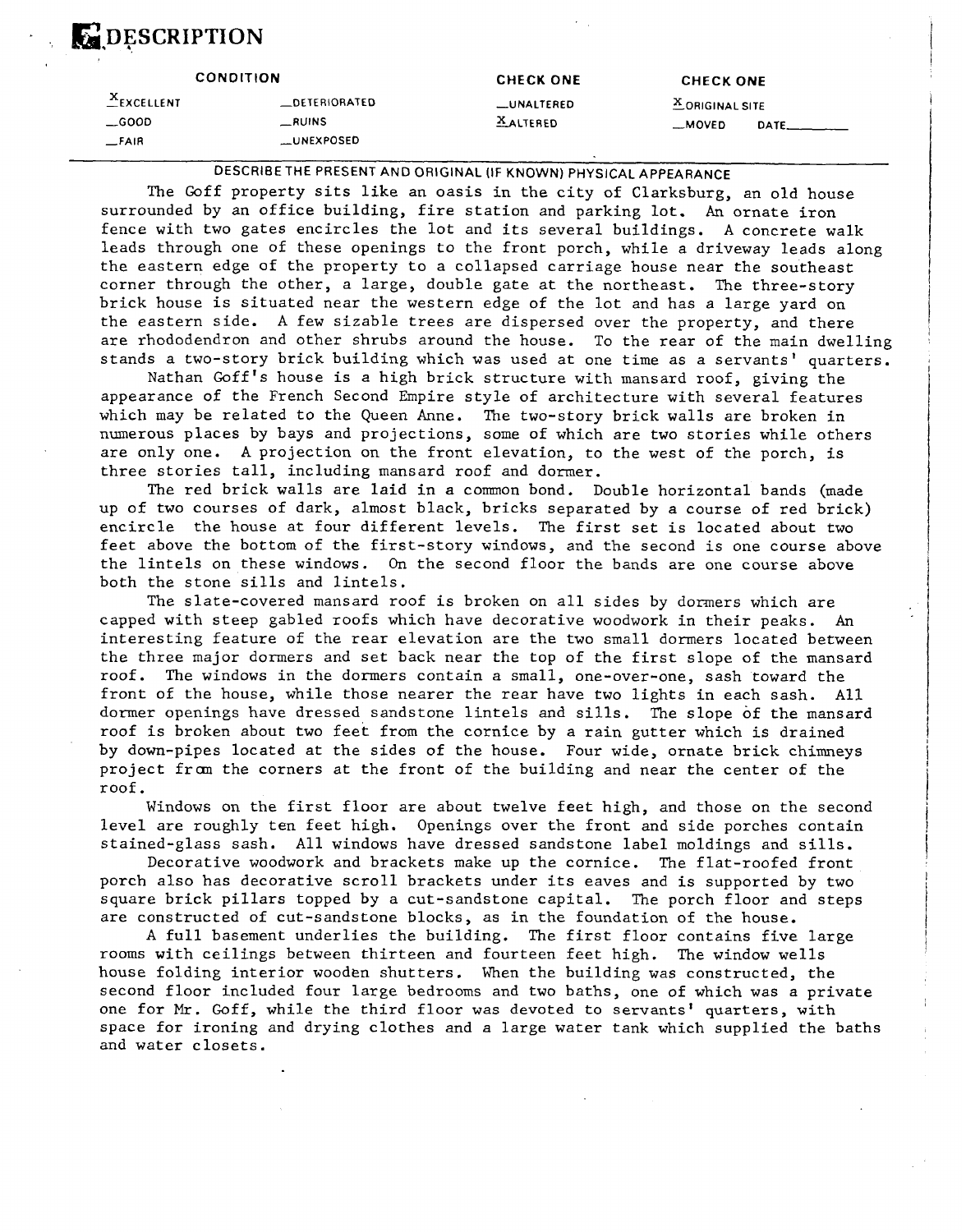

 $E$ **SIGNIFICANCE** 

1880-1883 **BUILDER/ARCHITECT** Sloan and Balderston

#### **STATEMENT OF SIGNIFICANCE**

The Nathan Goff, Jr., House, a fair and well-preserved example of modified Second Empire style of architecture with features adapted from the Queen Anne, is representative of the lifestyle of its builder, one of Clarksburg's most prominent citizens of the post-Civil War era. Goff was considered to be one of the area's great orators and politicians of his day, and during his lifetime he held the positions of Congressman, United States District Attorney, United States Circuit Court Judge, United States Secretary of the Navy, United States Senator and, for many years, head of the Republican Party in West Virginia. Although he spent much of his life in public service, his business enterprises were also of great value to Clarksburg and the surrounding area, for his interest and investment in many of the early industries and commercial enterprises were instrumental in the establishment and development of much of the commerce and industry of the vicinity.

The three-story, mansard-roofed brick house was built between 1880 and 1883 of mostly local materials gathered from Goff's own lands. The house was designed, following Goff's explicit instructions, by the Philadelphia architectural firm of Sloan and Balderston, which purchased building materials not readily available in Clarksburg, such as hardware, furnace and bathroom equipment, and hired experienced bricklayers for the outside brick work. Goff supervised every detail of the construction, chose the materials, contracted for delivery, hired the necessary labor, and corresponded at length with his Philadelphia agents about construction problems.

Excavation for the basement began early in the spring of 1880, and the stone foundation and much of the exterior brick were in place by late fall. The brickwork was done with special care, each brick being hand-rubbed, painted and laid with black mortar. The house was under roof in June of 1881, but, as usual, interior work went more slowly and the furnace was not installed until the fall of 1882. The residence was completed in the summer of 1883. Meanwhile, Goff had constructed other brick buildings to the rear of the dwelling to house the servants and the carriages. The \$10,000 residence (Goff's original estimate) was forty-eight feet wide with two brick stories and a slate mansard roof. It was probably one of the more imposing houses in Clarksburg, befitting one of its most prosperous citizens.

Nathan Goff, Jr., son of a businessman of note, was born in Clarksburg in 1843. He attended Northwestern Academy, a local subscription school, until 1860, when he enrolled at Georgetown College in Washington, D.C. With the beginning of the Civil War, Goff became a lieutenant in Company C, Third Regiment of Virginia Volunteers (Union), and after much action and many conflicts the then Major Goff was captured at Medley, West Virginia, by the Confederates in 1864. Taken to Libby Prison in Richmond, he was put in solitary confinement and held as a hostage for a Confederate major, Thomas Armsey, who was being held by the United States as a spy. After much letter writing and requests by numerous people, the Federals were persuaded to exchange Armsey for Goff. After his exchange, he had an interview with President Lincoln and Secretary of **War** Stanton, and this is said to have contributed to the adoption of a more liberal policy by the federal government toward releasing and exchanging sick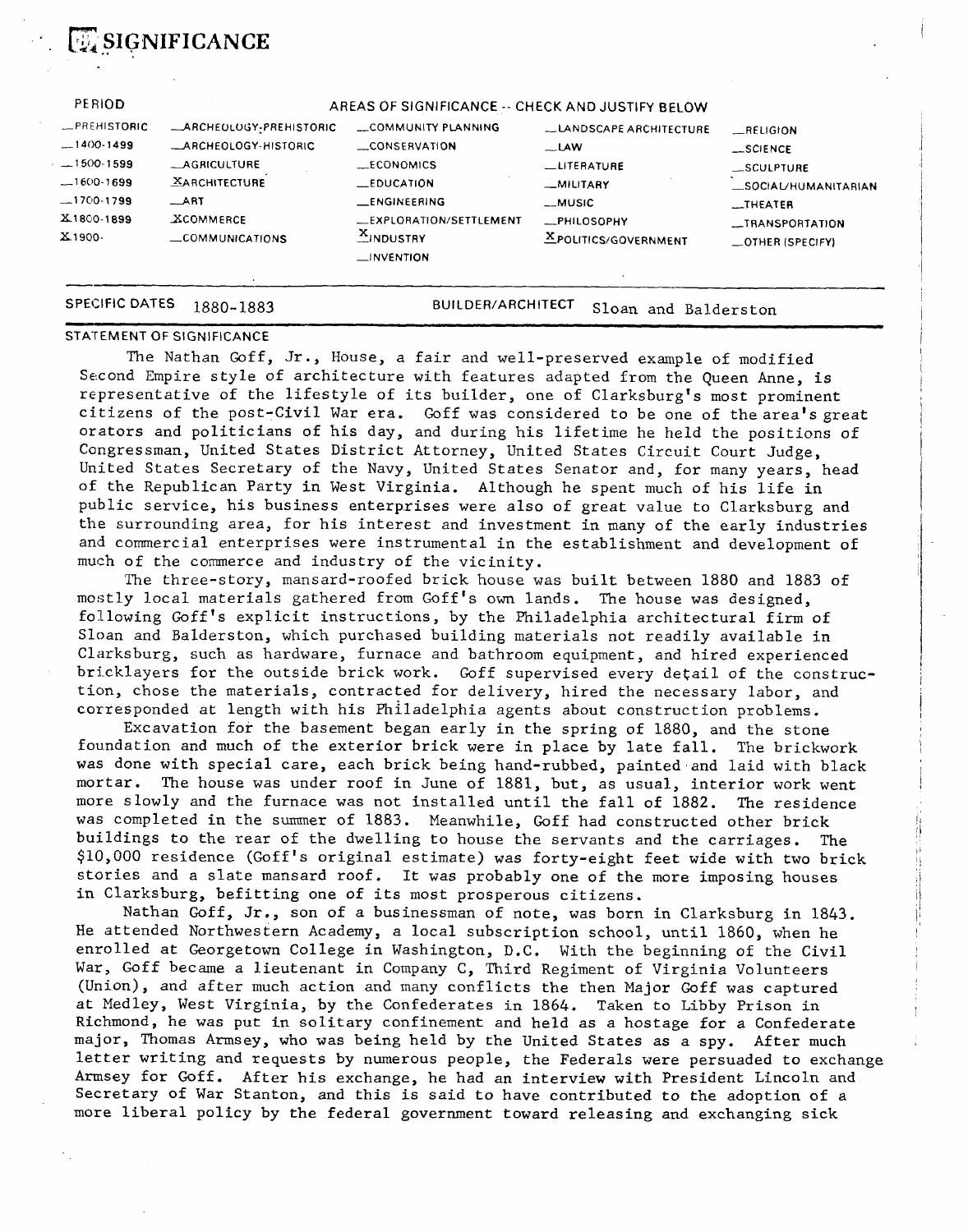#### UNITED STATES DEPARTMENT OF THE INTERIOR **NATIONAL PARK SERVICE**

#### **FOR NPS USE ONLY**

**RECEIVED** 

## **NATIONAL REGISTER OF HISTORIC PLACES INVENTORY** -- **NOMINATION FORM**

| )ATE ENTERED |  |  |
|--------------|--|--|
|              |  |  |

**CONTINUATION SHEET** ITEM NUMBER PAGE ONE

#### 8. SIGNIFICANCE (continued)

and wounded prisoners.

Goff was discharged after his exchange and then attended law school in New York for three months. In March 1865, he applied for and received admission to the bar in Harrison County. After marrying Laura E. Despard in November 1865, he joined the law firm of his father-in-law, Burton Despard. Henceforth, his professional and business careers flourished. In 1866 he became active in politics and was elected to the West Virginia House of Delegates. He was appointed United States District Attorney for West Virginia in 1868. In 1870 and 1874 he was a candidate for United States Congress and ran for governor in 1876. He was temporary Secretary of the Navy for three months in 1880 and 1881, and in 1883 he was elected to Congress from the state's first district. Elected governor by a small majority of the popular 'vote in 1888, the legislature decided against him when his opponent contested the election. By this time Goff had become head of the Republican Party in West Virginia and was well known in other areas of the country. He was appointed a judge of the United States Circuit Court in 1891, a position he retained until 1913, having been offered and declining a cabinet post in President McKinley's administration during this service. After resignation as judge, he accepted the position of United States Senator and remained in that office until 1919. His son, Guy D. Goff, was also a U.S. Senator.

Goff's business and financial dealings advanced as rapidly as his public career. After the Civil War, he invested in and helped to organize coal, oil and gas companies, but these were not of much consequence. In 1881, though, upon the death of his father, Goff became administrator of a sizable estate, and as the years went by he gradually purchased the interests of other heirs. He became president of the Merchants National Bank upon the death of his uncle, Nathan Goff, in 1885 and chief heir and executor of this man's estate.

Goff and his associates bought Clarksburg's Republican newspaper in 1890. In 1891 they formed the Elk Hill Coal and Coke Company and the Commercial Coal and Coke Company. When the Baltimore and Ohio Railroad bought some of his land in 1892 for a station and roundhouse to be located north of Clarksburg, Goff laid out a development on both sides of the tracks and built a bridge over Elk Creek to connect the area with Fourth Street in Clarksburg, thus opening up what was called Glen Elk. In 1898 he sold the bridge to the city.

In 1889 Goff began buying land for oil speculation. Oil wells were a good investment for Goff, and by the time of his death in 1920 he had an oil investment worth almost \$700,000. His income from oil sales between 1899 and 1907, alone, amounted to over one million dollars. By 1903 Goff and his associates owned and controlled both the gas and electric utilities supplying Clarksburg and combined them into one company. Much of his oil income was invested in the city, and here he built three large commercial and office structures and the Waldo Hotel. The latter, seven stories high with 135 rooms and costing over \$400,000, was the largest in Clarksburg and one of the most elaborate in West Virginia when it was completed in 1904.

In 1911 and 1912 Goff drilled thirteen gas wells on his Oak Mound farm. The Owens Bottle Company established a factory on part of this land, and to supply the operation with gas, Goff drilled twenty-one additional wells. His total gas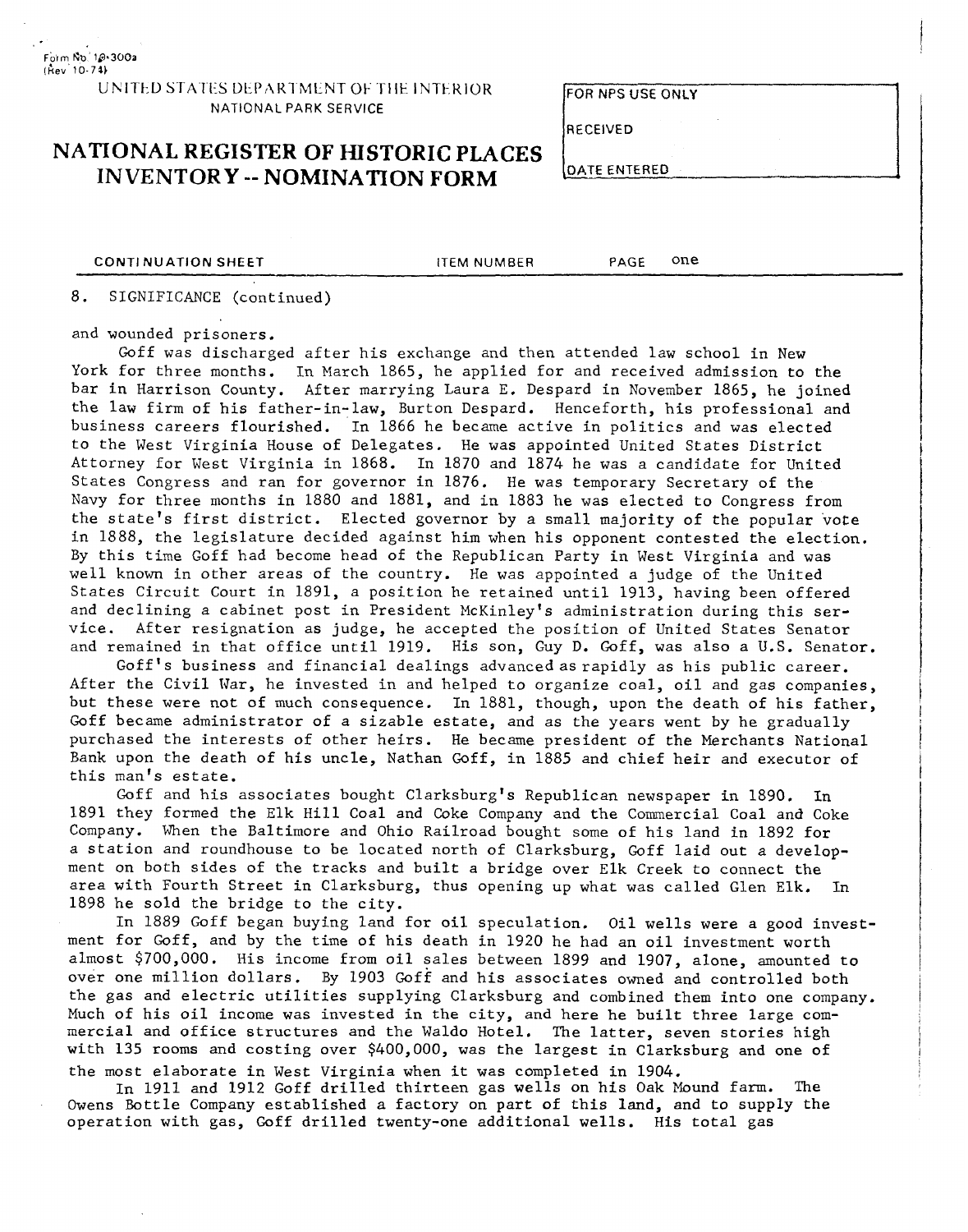**'FO,~ NO YC) 3t)Oa**  ' **!kev** 10 **<sup>741</sup>**

#### UNITED STATES DEPARTMENT OF THE INTERIOR NATIONAL PARK SERVICE

## **NATIONAL REGISTER OF HISTORIC PLACES INVENTORY** -- **NOMINATION FORM**

| FOR NPS USE ONLY |  |  |  |  |
|------------------|--|--|--|--|
|                  |  |  |  |  |

RECEIVED

DATE ENTERED

**CONTINUATION SHEET THE ITEM NUMBER PAGE two** 

8. SIGNIFICANCE (continued)

investment in the Oak Mound property amounted to slightly over \$214,000; his return on these investments in gas sales between 1914 and 1919 totaled more than \$200,000. Such were the fortunes of Judge Nathan Goff.

9. MAJOR BIBLIOGRAPHICAL REFERENCES (continued)

Hapond, Henry. History of Harrison County, West Virginia. Morgantown, **W.Va.:** Acme Publishing Co., 1910. (pp. 192, 250, 257, 290, 292, 321, 329, 351, 379, 404, 410, 424)

Smith, G. Wayne. Nathan Goff, Jr., A Biography. Charleston, W.Va.: Education Foundation, Inc., 1959.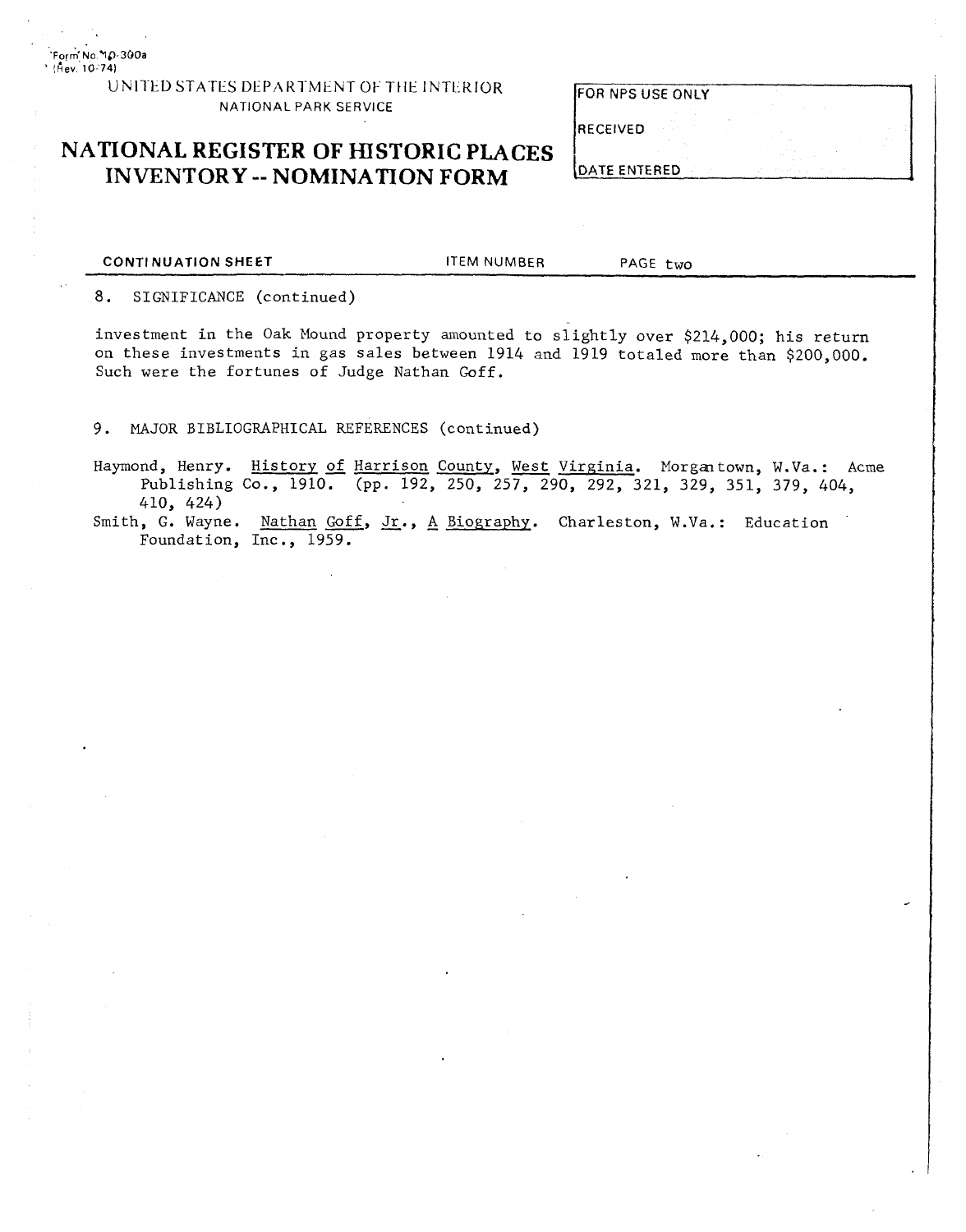# **ETMAJOR BIBLIOGRAPHICAL REFERENCES**

Davis, Dorothy. <u>History of Harrison County</u>, <u>West Virginia</u>. Clarksburg, W.Va.: American Association of University Women, 1970. (pp. 112, 147-49, 161-65, 197, 220, 245, 253-55, 277, 303-07, 318-20, 335-38, 443-47, 616, 718, 724, 733-39, 757, 779, 806, 826, 883)

|                              | 220, 249, 299 99, 211, 909 01, 920 29, 909 00, 110 11, 920, 120, 127,<br>757, 779, 806, 826, 883)<br>Davis, Leonard M. and James H. Henning. "Nathan Goff - West Virginia Orator and<br>Statesman," West Virginia History, XII (July 1951), 299-337.                                                                               |                                                                  |                         |              |                                      |      |
|------------------------------|------------------------------------------------------------------------------------------------------------------------------------------------------------------------------------------------------------------------------------------------------------------------------------------------------------------------------------|------------------------------------------------------------------|-------------------------|--------------|--------------------------------------|------|
| <b>UTM REFERENCES</b>        | <b>IDGEOGRAPHICAL DATA</b><br>ACREAGE OF NOMINATED PROPERTY 1 acre                                                                                                                                                                                                                                                                 |                                                                  |                         |              |                                      |      |
| ZONE EASTING<br>$\mathbf{C}$ | $A[1, 7]$ $[5]5, 6]7, 0, 0$ $[4, 3]4, 7]8, 3, 0$<br><b>VERBAL BOUNDARY DESCRIPTION</b>                                                                                                                                                                                                                                             | <b>NORTHING</b>                                                  | BĮ<br>ZONE EASTING<br>D |              | <b>NORTHING</b>                      |      |
|                              |                                                                                                                                                                                                                                                                                                                                    |                                                                  |                         |              |                                      |      |
|                              | LIST ALL STATES AND COUNTIES FOR PROPERTIES OVERLAPPING STATE OR COUNTY BOUNDARIES                                                                                                                                                                                                                                                 |                                                                  |                         |              |                                      |      |
| <b>STATE</b>                 |                                                                                                                                                                                                                                                                                                                                    | <b>CODE</b>                                                      | <b>COUNTY</b>           |              |                                      | CODE |
| <b>STATE</b>                 |                                                                                                                                                                                                                                                                                                                                    | CODE                                                             | <b>COUNTY</b>           |              |                                      | CODE |
| NAME / TITLE                 | <b>FORM PREPARED BY</b><br>Phillip R. Pitts, Research Assistant                                                                                                                                                                                                                                                                    |                                                                  |                         |              |                                      |      |
| <b>ORGANIZATION</b>          | West Virginia Antiquities Commission                                                                                                                                                                                                                                                                                               |                                                                  |                         | DATE         | May 12, 1976                         |      |
| STREET & NUMBER              | P.O. Box 630                                                                                                                                                                                                                                                                                                                       |                                                                  |                         |              | <b>TELEPHONE</b><br>$(304)$ 296-1791 |      |
| CITY OR TOWN                 | Morgantown                                                                                                                                                                                                                                                                                                                         |                                                                  |                         | <b>STATE</b> | West Virginia                        |      |
|                              | <b>FASTATE HISTORIC PRESERVATION OFFICER CERTIFICATION</b><br><b>NATIONAL</b>                                                                                                                                                                                                                                                      | THE EVALUATED SIGNIFICANCE OF THIS PROPERTY WITHIN THE STATE IS: | STATE <sub>___</sub>    |              | $\mathsf{LOCAL} \_\_$                |      |
|                              | As the designated State Historic Preservation Officer for the National Historic Preservation Act of 1966 (Public Law 89-665), I<br>hereby nominate this property for inclusion in the National Register and certify that it has been evalugted according to the<br>criteria and procedures set forth by the National Park Service. |                                                                  |                         |              |                                      |      |
|                              | STATE HISTORIC PRESERVATION OFFICER SIGNATURE                                                                                                                                                                                                                                                                                      |                                                                  |                         |              | DATE September 13, 1976              |      |
| <b>FOR NPS USE ONLY</b>      | TITLE West Virginia State Historic Preservation Officer<br>I HEREBY CERTIFY THAT THIS PROPERTY IS INCLUDED IN THE NATIONAL REGISTER<br>28.26                                                                                                                                                                                       |                                                                  |                         |              |                                      |      |
| <b>ATTEST:</b>               | DIRECTOR, OFFICE OF ARCHEOLOGY AND HISTORIC PRESERVATION                                                                                                                                                                                                                                                                           |                                                                  |                         | DATE<br>DATE |                                      |      |
|                              | KEEPER OF THE NATIONAL REGISTER                                                                                                                                                                                                                                                                                                    |                                                                  |                         |              |                                      |      |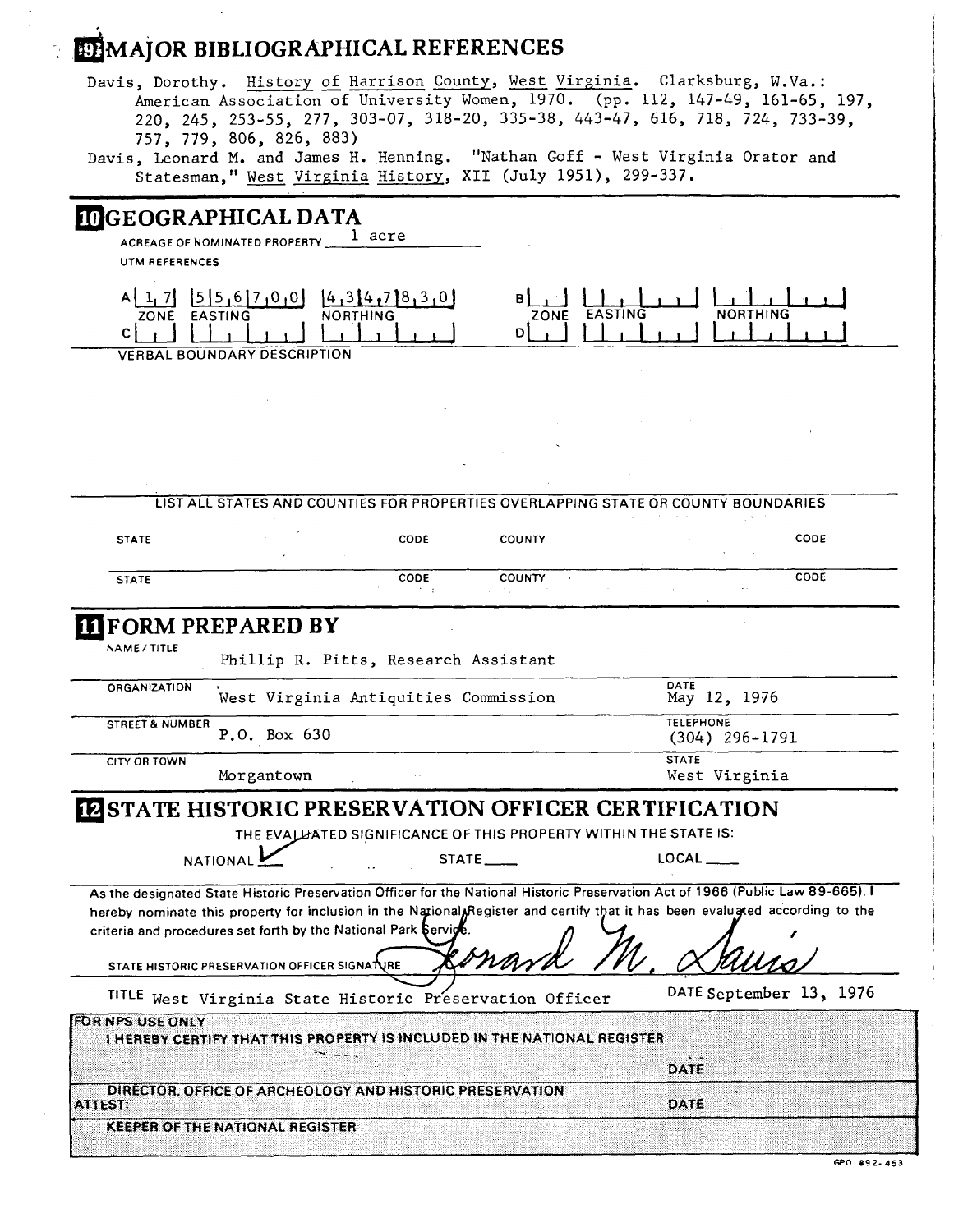